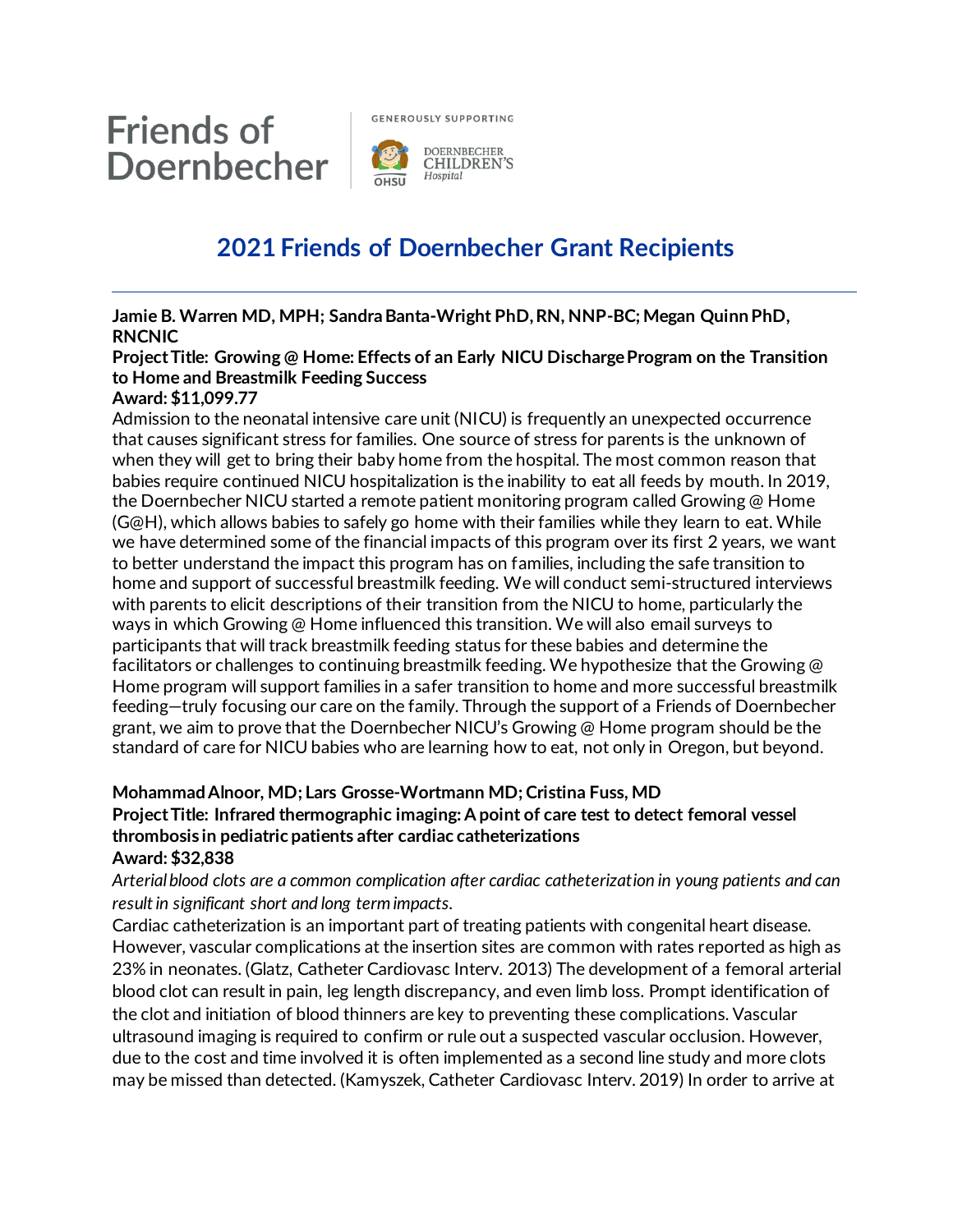an accurate diagnosis more quickly, a more cost effective and reliable point of care method to detect these arterial complications is desirable.

### *Infrared thermography (IT) has the potential to make cardiac catheterization safer for children and infants.*

IT uses the natural infrared radiation that is emitted from human skin to create an infrared color map, based on its temperature, which is directly related to blood flow. The aim of our proposed study is to evaluate the ability of IT to accurately identify femoral (leg) artery clot as compared to vascular ultrasound in children after cardiac catheterization procedures. Eligible pediatric patients undergoing catheterization procedures will be imaged using ultrasound and an infrared camera, using their contralateral leg as comparison. Patients with confirmed clot by ultrasound will be reimaged at a second time point to assess for clot worsening or improvement by serial IT. We will be including 100 patients under the age of 10 years, over a 12 months period. We are requesting funding, primarily to pay for the infrared cameras and for the clinical vascular ultrasounds that will be used as a gold standard.

#### *Expected results, study significance and future directions*

We hypothesize that there will be a significant difference in thermography profile of the lower limb that contains a blood clot, mirroring the results of vascular ultrasound. If confirmed, this study will support routine use of this technology in the post catheterization care and monitoring of patients. Future applications of IT will be other vascular territory compromises as well as assessment of tissue perfusion variations, for example as a response to drug treatments.

#### **Jennifer Huang, MD; Alissa Lyman, PA**

#### **Project Title: Virtual Pediatric Cardiac Rehabilitation at Doernbecher Award: \$6,900**

Cardiac rehabilitation is a supervised program for people with heart failure or those who have undergone a cardiac surgery. It is designed to provide a safe, supportive and engaging environment to complete exercises that will, over time, lead to optimal heart health and quality of life. Additional benefits may also include reduced need for medication and fewer hospitalizations. For the adult population, cardiac rehabilitation has been a standard of care for patients following cardiac surgery for many years.

Until now, for pediatric patients with heart problems, the primary focus has been on survival and surgical outcomes and rehabilitation programs have not been developed to meet the needs of these children. Research has shown that children with the most severe forms of congenital heart disease have a predictable and often steep decline in their exercise capacity2. This means that by the time they reach early adulthood, they may start developing heart failure symptoms. Cardiac rehabilitation programs have been shown to change this trajectory, not only in the short term during the program, but extending years beyond. The second target outcome of a cardiac rehabilitation program is the children and parent's quality of life. When a child is born with heart disease and has to undergo one or many open heart surgeries, the natural inclination among caregivers and the children themselves is to exclude themselves from heart healthy activities such as recreation sports or PE classes in school.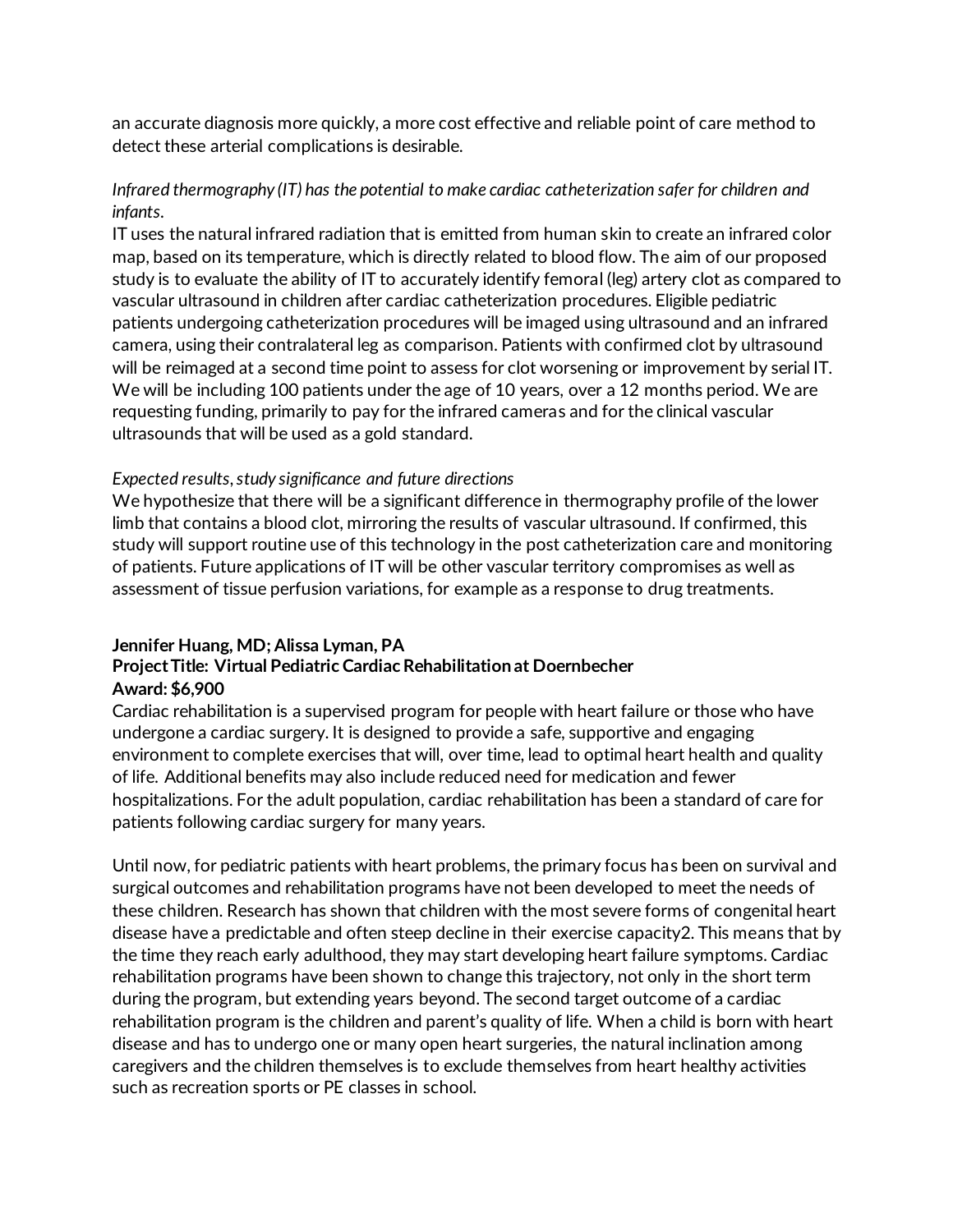There is a shift beginning in pediatric cardiology and we are starting to recognize how negatively impacted our patients' quality of life is by their heart problems and additionally, how negatively their heart is impacted by inactivity. There is a great deal of adult research and emerging pediatric data to show that Cardiac Rehabilitation has a profound positive impact not only on objective measures of exercise capacity, but also on patient centered quality of life outcomes.

### **Cydni N. Williams, MD, MCR; Trevor A. Hall, PsyD, ABPdN**

#### **Project Title: Sleep disturbances among critically injured children: Novel early sleep intervention to optimize recovery after traumatic brain injury Award: \$38,846**

Each year, more than 60,000 children nationally are hospitalized for traumatic brain injury (TBI), including hundreds in Doernbecher's pediatric intensive care unit. Survivors suffer a constellation of chronic physical, cognitive, emotional, and social problems. Further, there are currently no evidenced-based interventions shown to improve recovery from pediatric TBI**. Our pioneering research shows sleep problems complicate recovery in over 50% of pediatric TBI survivors, leading to worse physical, cognitive, and emotional morbidities as well as worse quality of life. This is a vital finding because sleep problems are MODIFIABLE through intervention**. Our multidisciplinary team expertly treats pediatric TBI survivors with a holistic approach as part of OHSU's award winning Pediatric Critical Care and Neurotrauma Recovery Program (PCCNRP) at Doernbecher Children's Hospital. Utilizing the well-established PCCNRP infrastructure, this proposal will test a novel early intervention, rather than waiting weeks to start therapy when sleep problems are established, and will advance translational science seeking to understand mechanisms of differential response to intervention.

We hypothesize combining a developmentally tailored cognitive behavioral therapy intervention (for children and their parent/caregiver) while still hospitalized with online supplemental resources targeting healthy sleep will significantly reduce sleep problems. **This is critical because a successful and generalizable early intervention that PREVENTS sleep problems after TBI would greatly accelerate recovery given the importance of healthy sleep to healing of the injured brain and its development during childhood.** Restoring healthy sleep will improve the trajectory of recovery from TBI across global health domains (e.g. physical and family functioning, social reintegration, emotional wellbeing, academic performance, etc.). The proposal's resulting online resources will directly benefit Doernbecher families for years to come struggling with sleep problems. In addition, biomarker data collected in this proposal will further our team's ongoing and innovative research, which seeks to improve recovery from pediatric critical illness and trauma through early, personalized interventions.

#### **Trisha Wong, MD, MS**

#### **Project Title: Doernbecher Children's Hospital SCD Transition Pilot Program Award: \$14,400**

Sickle cell disease (SCD) is a chronic, inherited disease of red blood cells that contributes to high rates of medical complications and early mortality. Most patients living with SCD are Black or people of color. Medical care becomes particularly complex in adolescence and young adulthood as our patients age-out of their pediatric clinics and when we see usage of evidence-based interventions decrease, rates of complications and hospital admissions increase, and the effects of inequitable care become magnified. Copious evidence proves that structured transition